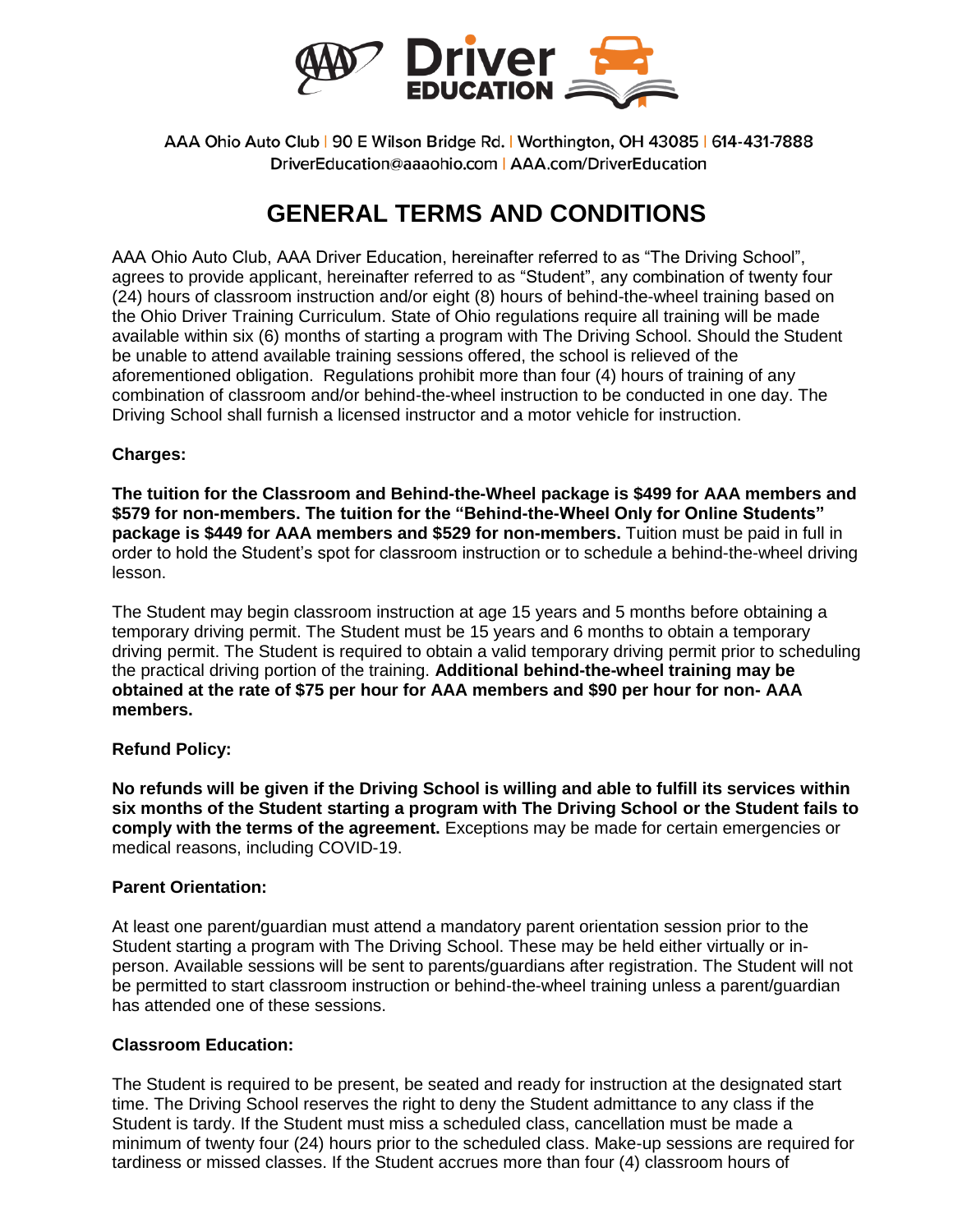unexcused absences, the Student enrollment will be terminated. Classroom programs are subject to cancellation when minimum enrollment (7 students) has not been met.

#### **Behind-the-Wheel Training:**

All driving lessons will begin and end at AAA Ohio Auto Club headquarters, 90 E. Wilson Bridge Rd., Worthington, OH 43085. The Student is required to come on time and be prepared to safely operate a motor vehicle at the time of the scheduled lesson**. A valid temporary permit, appropriate footwear consisting of closed-toed shoes in good condition, and prescribed eyewear are required to begin in-car driving lessons.** 

If the Student must cancel a scheduled driving appointment, cancellation must be made a minimum of twenty four (24) hours prior to the scheduled appointment. Failure to do so, failure to arrive on time to a scheduled lesson, failure to provide a valid temporary permit, failure to wear appropriate footwear and/or prescribed eyewear, or failure to otherwise be prepared to safely operate a motor vehicle at the time of scheduled lesson may result in an additional fee of \$50.00 per scheduled hour of driving, and cancellation of that lesson.

Inclement weather or extreme circumstances may result in postponement of a scheduled class or driving lesson.

If the Student is enrolled with The Driving School for behind-the-wheel training only, the Student must complete the twenty four (24) hours equivalent of classroom instruction with an Ohio approved online provider or licensed driving school. The student must email a certificate of completion in a state-approved online driver education program to [drivereducation@aaaohio.com](mailto:drivereducation@aaaohio.com) to begin behind-the-wheel training. The Driving School will provide a \$20 refund if the Student provides a certificate of completion for AAA's How to Drive Online program. Please allow up to ten (10) business days to process the refund.

## **Additional Considerations:**

**The Student is required to complete all available training within six (6) months of starting a program with The Driving School.** Upon expiration of this agreement, a reinstatement fee may be charged before any further services are provided. If training is not completed within six (6) months, a new agreement shall be established and training shall be restarted. The Driving School does not guarantee the issuance of a driver's license to the Student.

The Driving School reserves the right to cancel this agreement at any time, should the Student's conduct indicate a lack of responsibility deemed necessary by The Driving School to safely operate a motor vehicle. Destruction of property, or the possession, distribution, or use of any tobacco product, alcohol, or drug of abuse is strictly prohibited.

In accordance with the American Disability Act (ADA) regulations, The Driving School will make every effort to assist the Student with necessary accommodations. Please notify the school of any medical concerns or considerations prior to the program's start date.

#### **Certificates of Completion:**

The Driving School shall furnish a completion certificate to all students who successfully complete the course, to be mailed to the student within seven (7) to ten (10) business days of program completion.

Completion, as defined by the State of Ohio, refers to the completion of the required number of hours, the Student's good faith effort having been exercised during the practical driving portion,